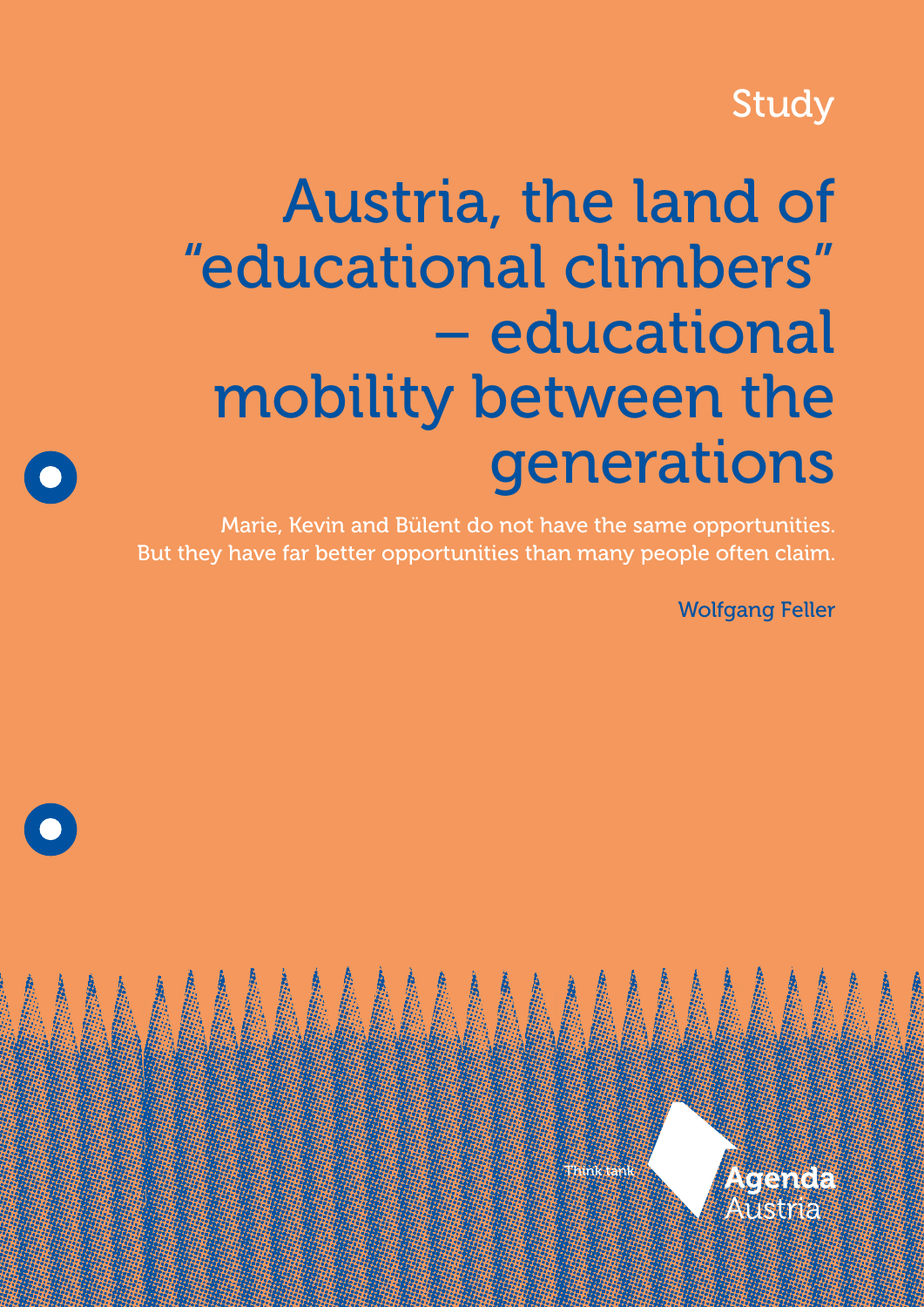## The findings at a glance

"In Austria, education is inherited." This is a popular introduction to articles on Austria's education system. The influence of family background on children's educational opportunities in Austria is not only depressingly strong, it is also far stronger than in many other industrialised countries. In other words, the prospects for educational equity in this country are bleak.

This assertion comes up in countless articles and TV discussions, and in virtually every academic paper on the Austrian education system. Sweeping criticism of the supposed lack of educational mobility is almost part of the arsenal of complaisant and politically correct remarks. It is also part of the accepted wisdom that is passed on largely without a second thought. But does this damning indictment stand up to critical examination? All of the most prominent studies that point to a low level of educational mobility are based on reliable data. It is the interpretation of those data that raises a series of questions. This paper looks at the same statistics in a variety of different ways, but some of the findings are fundamentally different. They show very pronounced upward mobility across almost all educational levels as well as a relatively balanced mix of social groups among people entering university, and that many students at Austrian universities and universities of applied sciences are from sections of society with lower educational opportunities.

How is that possible? Quite easily – by changing perspective. If we were to ask how many children of parents with university degrees went on to obtain degrees themselves, we would gain a completely different picture than if we turned the question around: how many people with university degrees come from households where the parents also have degrees? This paper focuses on the second question and assesses educational mobility from the younger generation's point of view. Evaluating upward and downward mobility on the basis of criteria suited to the diverse nature of the Austrian education system results in another change of perspective. For the purpose of international comparisons, the number of educational levels is reduced from five to three, so if the parents graduated from a commercial school and their daughter has a secondary school leaving certificate, this is not treated as upward educational mobility. However, by Austrian standards this would definitely be seen as a step up.

The results are intriguing: 42% of 45 to 54 year olds have higher level qualifications than both parents, 47% have the same level of education and 11% have a lower level.



Educational mobility relative to both parents

Figure 1 Source: Statistik Austria 2012.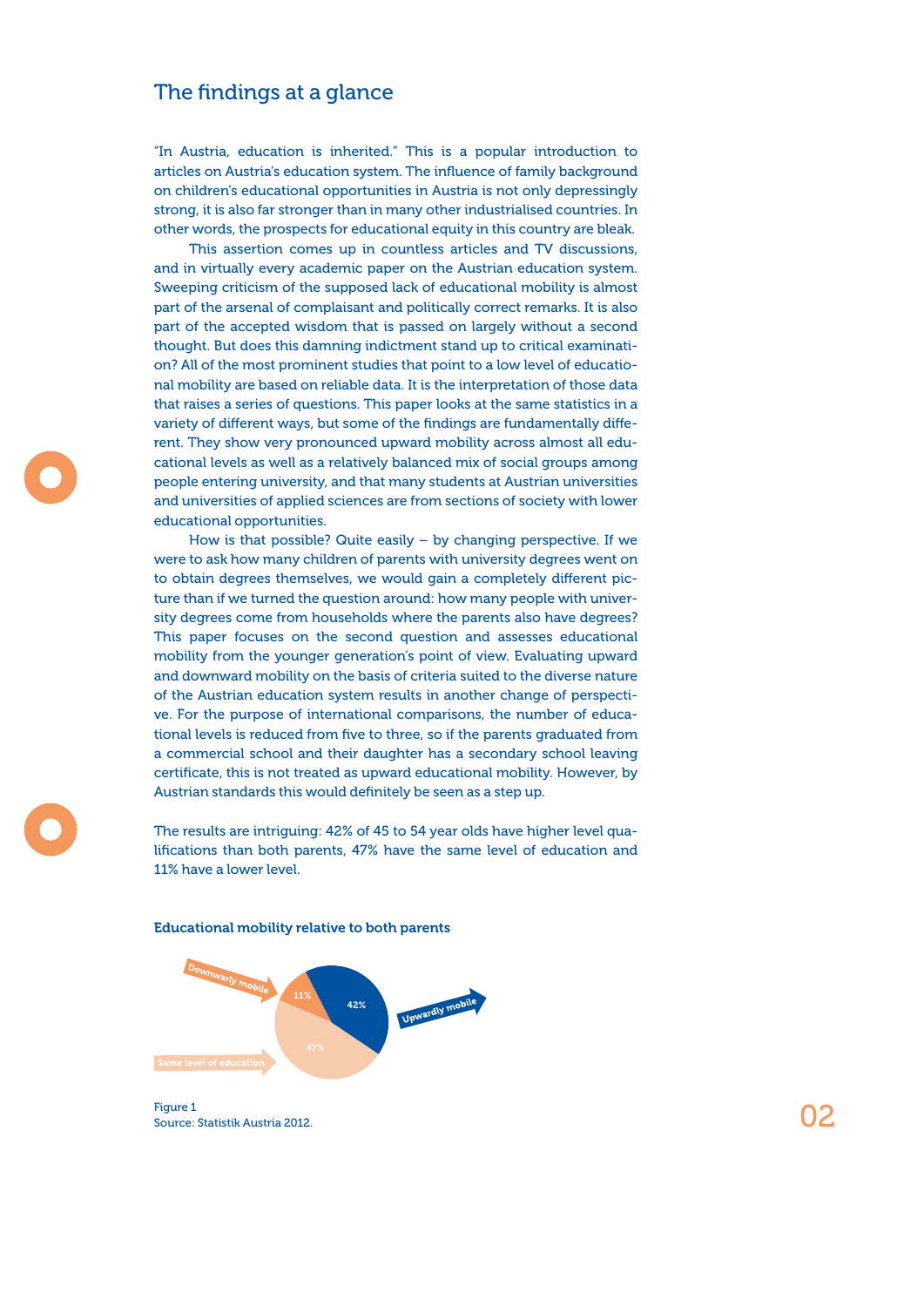An analysis of the school education of the parents of university entrants confirms this finding: 27% of students entering universities or universities of applied sciences come from households where at least one parent has a degree. About a third are from families where at least one parent has a secondary school leaving certificate, and in 40% of cases, neither the mothers nor fathers of those starting degrees have achieved a higher level of education – in other words, they have no secondary school leaving qualification.

#### School education of university entrants' parents



The assertion that Austria lags way behind comparable countries in terms of educational mobility also turns out to be a preconception: Austria not only holds its own; as far as upward mobility among university students is concerned, the country is one of the leaders in Europe. Austria is ranked fourth among European countries, with 67% of university students from families where neither of the parents have degrees.



### International comparison of highest educational attainment of students' parents

Figure 3 Source: Eurostudent V (2015). 03